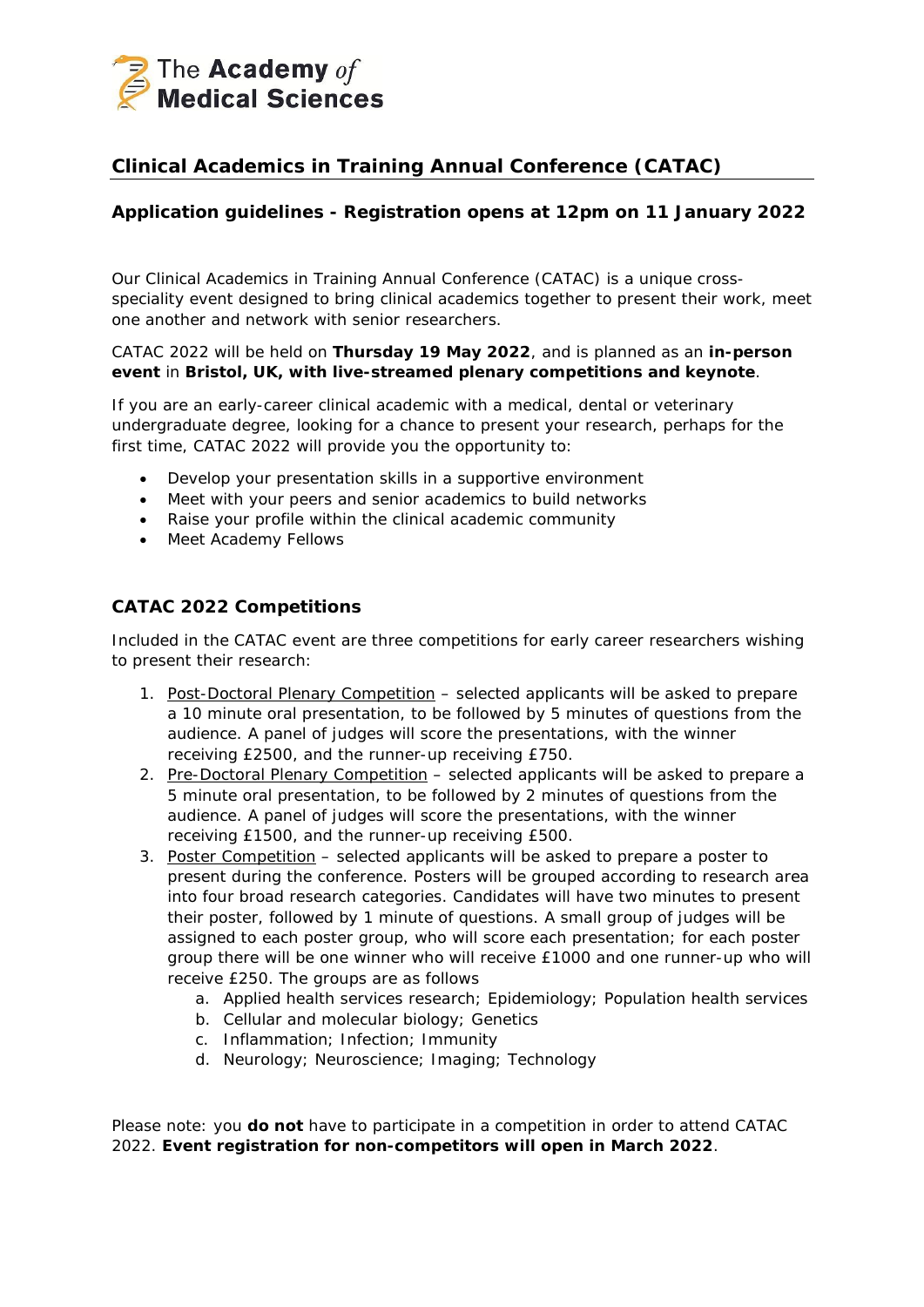

## **Eligibility criteria for CATAC 2022 competitions**

The CATAC 2022 event competitions are open to all early-career (pre- and post-doctoral) clinical academics who hold a **medical, dental or veterinary undergraduate degree**.

You must be working in the UK and affiliated to a UK-based university, research institute or hospital trust at the time of the event in order to be eligible to compete.

#### **How to apply:**

The registration window for CATAC 2022 will **open at 12pm on Tuesday 11 January 2022** and **close at 4pm on Friday 18 February 2022**.

For the application form, you will be asked to submit a research abstract of no more than 450 words, split into four sections: background, methods, findings and interpretations.

Submitted abstracts will be scored by a panel of Academy Fellows and senior research professionals, who will determine which candidates are invited to participate in the postand pre-Doctoral plenary competitions and the poster competitions.

You will be able to indicate on the submission form whether you would like your abstract to be considered for the poster competition if it is not selected for an oral presentation. Depending on the number of applications we receive, we may not be able to provide every candidate the opportunity to present a poster. Therefore, you will also be able to indicate on the submission form whether you would still like to attend CATAC 2022 even if your abstract is not chosen for any competition.

A maximum of one abstract may be submitted per person as a competitor, however there is no limit on the number of abstracts you can be listed on as an author.

### **Abstract structure**

You will be asked to complete the following sections.

#### **1. Title**

This should include: description and type of study, eg: "A randomised control trial…"

#### **2. Background**

This should include: context and aims. *Maximum 100 words.*

#### **3. Methods**

This should include: study design; participants; interventions; analysis; ethical consent and trial registration, where appropriate. *Maximum 100 words.*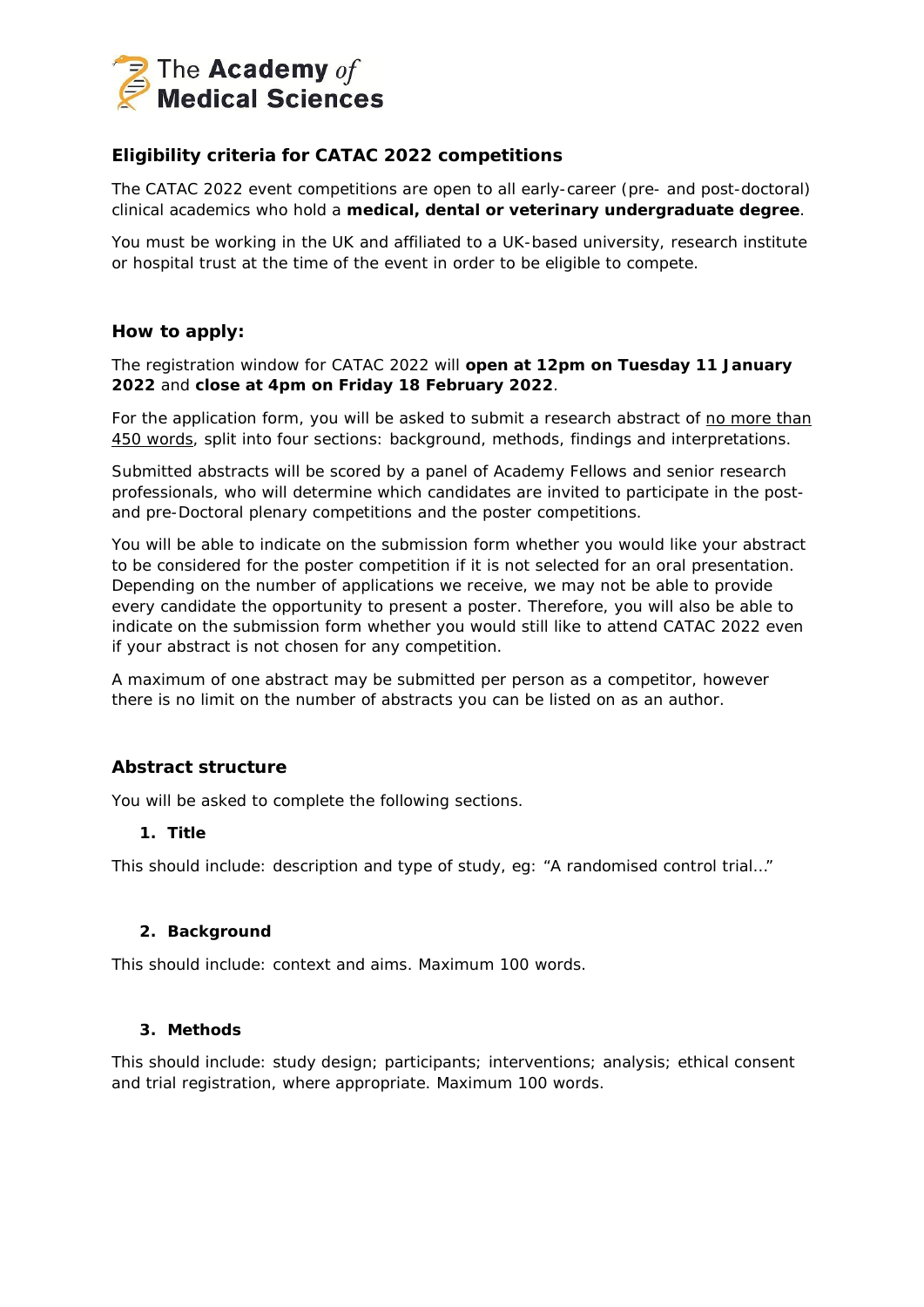

### **4. Findings**

This should include: number of participants; outcomes; statistical effects; adverse events. *Maximum 150 words.*

### **5. Interpretation**

This should include: general interpretation from results; significant of results; strengths and limitations of the study. *Maximum 100 words.*

## **Additional information for the Post-Doctoral Plenary Competition**

You will be asked to complete a statement on the wider implications of your research. This should concisely outline the main ways that your research may have an effect on other areas of research, healthcare or medicine that are not dealt with directly in your research. For example, research into the development of a new vaccine might change how patients with similar illnesses are treated and inform public health policy.

*Maximum 150 words.*

### **Contribution of authors**

You will be asked to provide a statement describing the contribution of each author in the study following the [CRediT Taxonomy of author contributions.](https://acmedsci.ac.uk/file-download/95261296) All of the authors listed should be mentioned in this section at least once.

As the submitting author will be responsible for completing this information at submission, it is expected that all authors will have reviewed, discussed, and agreed to their individual contributions ahead of this time.

## **Please consult the following reporting guidelines, if appropriate to the design of your study**

- Reports of randomised trials must conform to [CONSORT 2010 guidelines](http://www.consort-statement.org/consort-2010) and should include a section describing randomisation and masking within the Methods section.
- Cluster-randomised trials or randomised trials that report harms must be reported according to [CONSORT extended guidelines.](http://www.consort-statement.org/extensions)
- Studies of diagnostic accuracy must be reported according to [STARD guidelines.](http://www.equator-network.org/reporting-guidelines/stard/)
- Observational studies (cohort, case-control, or cross-sectional designs) must be reported according to the **STROBE** statement.
- Genetic association studies must be reported according to [STREGA guidelines.](http://www.equator-network.org/reporting-guidelines/strobe-strega/)
- Systematic reviews and meta-analyses must be reported according to PRISMA [guidelines.](http://www.prisma-statement.org/)
- To find reporting guidelines see: [http://www.equator-network.org](http://www.equator-network.org/)